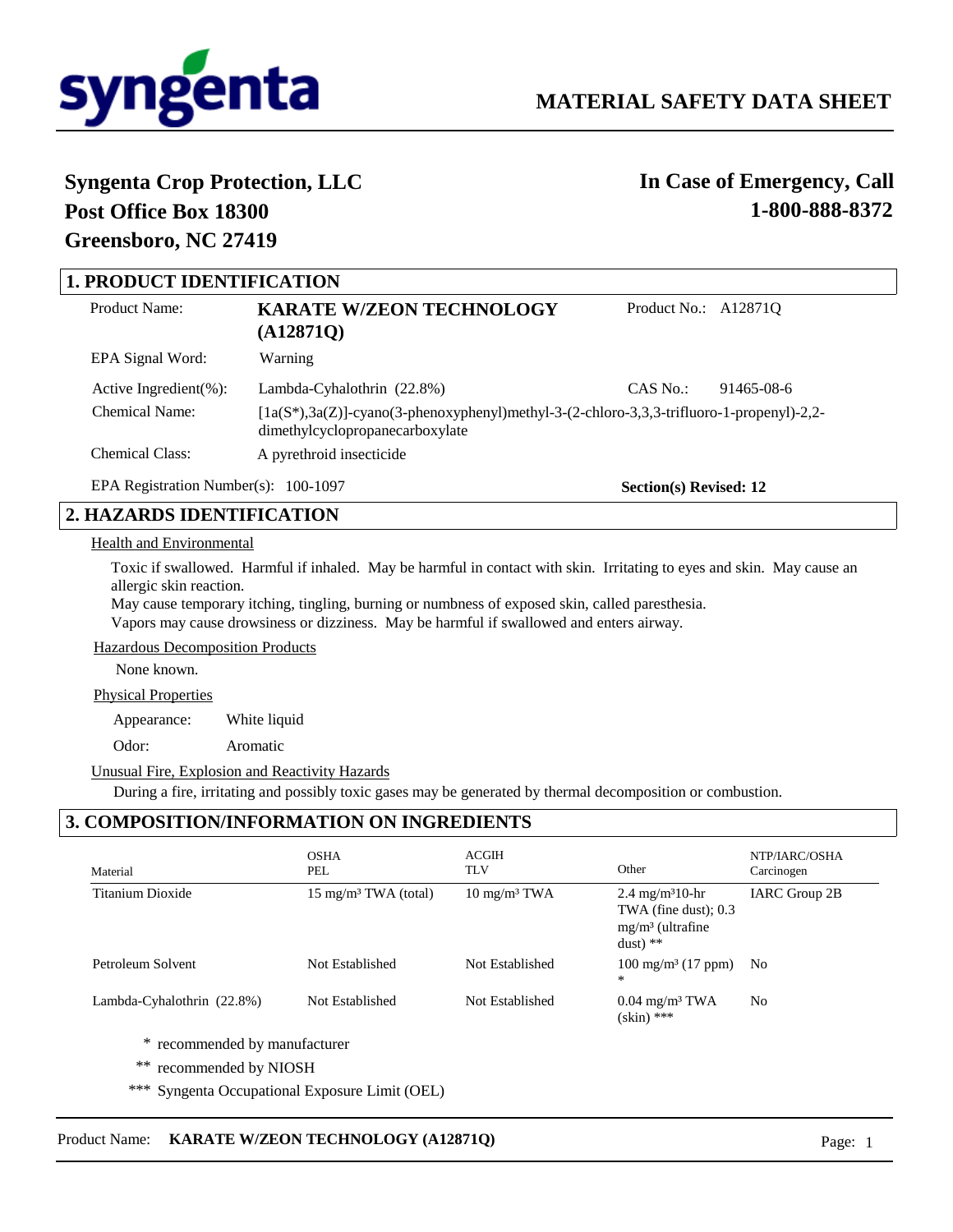Ingredients not precisely identified are proprietary or non-hazardous. Values are not product specifications. Syngenta Hazard Category: D, S

# **4. FIRST AID MEASURES**

Have the product container, label or Material Safety Data Sheet with you when calling Syngenta (800-888-8372), a poison contol center or doctor, or going for treatment.

- If swallowed: Call Syngenta (800-888-8372), a poison control center or doctor immediately for treatment advice. Do not give any liquid to the person. Do not induce vomiting unless told to do so after calling 800-888- 8372 or by a poison control center or doctor. Do not give anything by mouth to an unconscious person. Ingestion:
- If in eyes: Hold eye open and rinse slowly and gently with water for 15-20 minutes. Remove contact lenses, if present, after 5 minutes, then continue rinsing eye. Call Syngenta (800-888-8372), a poison control center or doctor for treatment advice. Eye Contact:
- If on skin or clothing: Take off contaminated clothing. Rinse skin immediately with plenty of water for 15-20 minutes. Call Syngenta (800-888-8372), a poison control center or doctor for treatment advice. Skin Contact:
- If inhaled: Move person to fresh air. If person is not breathing, call 911 or an ambulance, then give artificial respiration, preferably mouth-to-mouth if possible. Call Syngenta (800-888-8372), a poison control center or doctor for further treatment advice. Inhalation:

#### Notes to Physician

There is no specific antidote if this product is ingested.

Treat symptomatically.

Persons suffering a temporary allergic reaction may respond to treatment with antihistamines or steroid creams and/or systemic steroids.

Skin contact paresthesia effects (itching, tingling, burning or numbness) are transient, lasting up to 24 hours. Treat symptomatically.

Contains petroleum distillate - vomiting may cause aspiration pneumonia.

Medical Condition Likely to be Aggravated by Exposure

None known.

# **5. FIRE FIGHTING MEASURES**

Fire and Explosion

| Flash Point (Test Method):   | $>$ 212°F (Pensky-Martens CC) |                              |
|------------------------------|-------------------------------|------------------------------|
| Flammable Limits (% in Air): | Lower: Not Applicable         | <b>Upper:</b> Not Applicable |
| Autoignition Temperature:    | $1193$ °F                     |                              |
| Flammability:                | Not Applicable                |                              |

#### Unusual Fire, Explosion and Reactivity Hazards

During a fire, irritating and possibly toxic gases may be generated by thermal decomposition or combustion.

In Case of Fire

Use dry chemical, foam or CO2 extinguishing media. Wear full protective clothing and self-contained breathing apparatus. Evacuate nonessential personnel from the area to prevent human exposure to fire, smoke, fumes or products of combustion. Prevent use of contaminated buildings, area, and equipment until decontaminated. Water runoff can cause environmental damage. If water is used to fight fire, dike and collect runoff.

## **6. ACCIDENTAL RELEASE MEASURES**

In Case of Spill or Leak

Control the spill at its source. Contain the spill to prevent from spreading or contaminating soil or from entering sewage and drainage systems or any body of water. Clean up spills immediately, observing precautions outlined in Section 8. Cover entire spill with absorbing material and place into compatible disposal container. Scrub area with hard water detergent (e.g. commercial products such as Tide, Joy, Spic and Span). Pick up wash liquid with additional absorbent and place into compatible disposal container. Once all material is cleaned up and placed in a disposal container, seal container and arrange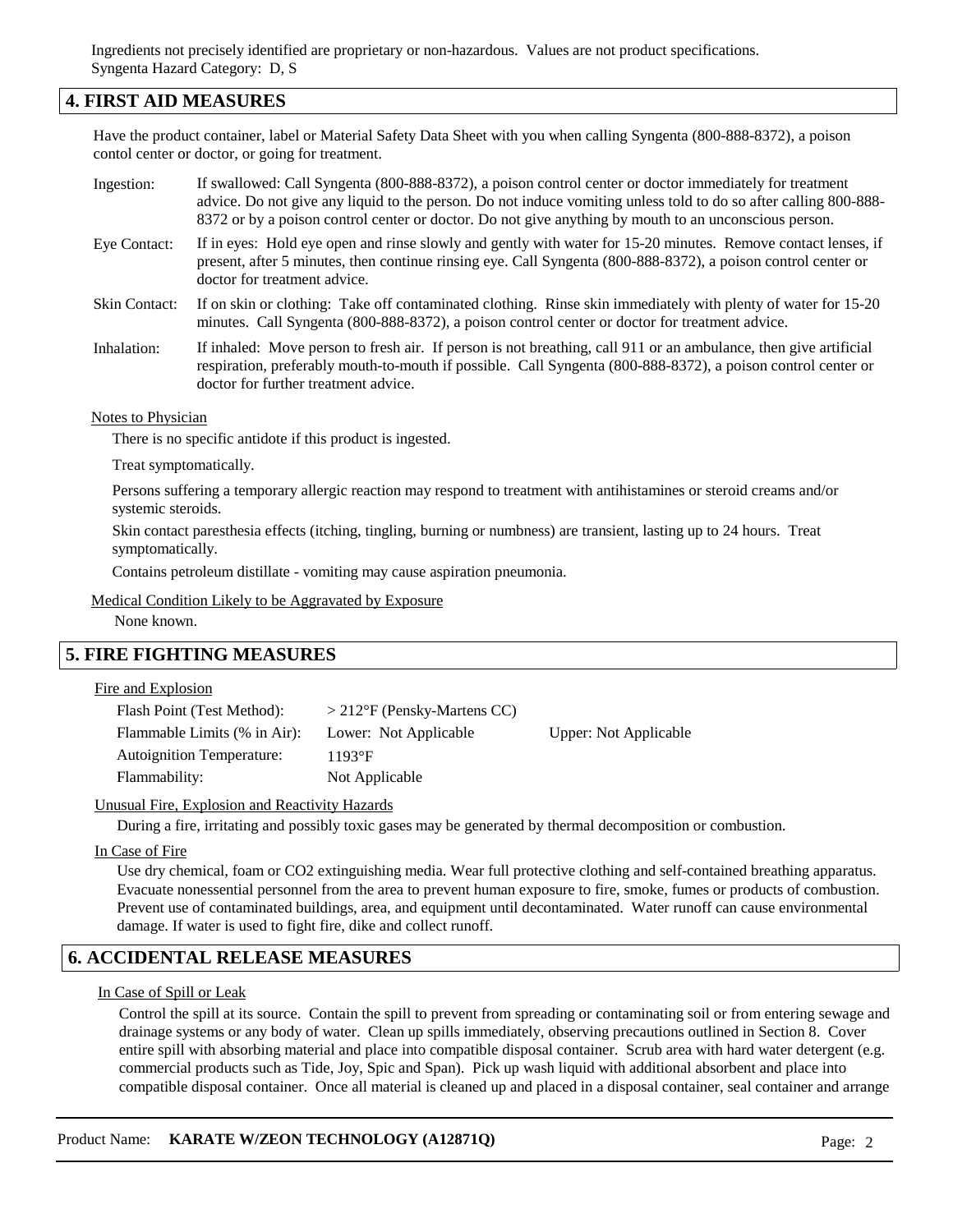# **7. HANDLING AND STORAGE**

Store the material in a well-ventilated, secure area out of reach of children and domestic animals. Do not store food, beverages or tobacco products in the storage area. Prevent eating, drinking, tobacco use, and cosmetic application in areas where there is a potential for exposure to the material. Wash thoroughly with soap and water after handling.

## **8. EXPOSURE CONTROLS/PERSONAL PROTECTION**

#### **THE FOLLOWING RECOMMENDATIONS FOR EXPOSURE CONTROLS/PERSONAL PROTECTION ARE INTENDED FOR THE MANUFACTURE, FORMULATION AND PACKAGING OF THIS PRODUCT.**

#### **FOR COMMERCIAL APPLICATIONS AND/OR ON-FARM APPLICATIONS CONSULT THE PRODUCT LABEL.**

| Ingestion:    | Prevent eating, drinking, tobacco usage and cosmetic application in areas where there is a potential for<br>exposure to the material. Wash thoroughly with soap and water after handling.                                                                                                                                                                                                                                                                                                                                                                                |
|---------------|--------------------------------------------------------------------------------------------------------------------------------------------------------------------------------------------------------------------------------------------------------------------------------------------------------------------------------------------------------------------------------------------------------------------------------------------------------------------------------------------------------------------------------------------------------------------------|
| Eye Contact:  | Where eye contact is likely, use chemical splash goggles.                                                                                                                                                                                                                                                                                                                                                                                                                                                                                                                |
| Skin Contact: | Where contact is likely, wear chemical-resistant gloves (such as barrier laminate, butyl rubber, nitrile rubber<br>or Viton), coveralls, socks and chemical-resistant footwear.<br>Stringent house keeping measures are necessary to prevent translocation of the material from contaminated<br>work surfaces to uncontaminated surfaces (railings, doors, etc.). Unprotected contact with such translocated<br>material can result in paresthesia effects (see Section 11 of MSDS). Do not touch unprotected skin areas<br>(face) with contaminated gloves or clothing. |
| Inhalation:   | A respirator is not normally required when handling this substance. Use effective engineering controls to<br>comply with occupational exposure limits.                                                                                                                                                                                                                                                                                                                                                                                                                   |

In case of emergency spills, use a NIOSH certified respirator with any R, P or HE filter.

# **9. PHYSICAL AND CHEMICAL PROPERTIES**

| Appearance:                         | White liquid                                                      |
|-------------------------------------|-------------------------------------------------------------------|
| Odor:                               | Aromatic                                                          |
| <b>Melting Point:</b>               | Not Applicable                                                    |
| <b>Boiling Point:</b>               | Not Available                                                     |
|                                     | Specific Gravity/Density: $1.096$ g/cm <sup>3</sup> @ 68°F (20°C) |
| pH:                                 | 5.5 (1% in deionized H2O @ 77°F (25°C))                           |
| Solubility in H2O                   |                                                                   |
| Lambda-Cyhalothrin:                 | $0.004 \text{ mg}/1$                                              |
| <b>Vapor Pressure</b>               |                                                                   |
| Lambda-Cyhalothrin:                 | 1.5 x 10(-9) mmHg @ $68^{\circ}F(20^{\circ}C)$                    |
| <b>10. STABILITY AND REACTIVITY</b> |                                                                   |
| Stability:                          | Stable under normal use and storage conditions.                   |
| Hazardous Polymerization:           | Will not occur.                                                   |
| Conditions to Avoid:                | None known.                                                       |
| Materials to Avoid:                 | None known.                                                       |
| Hazardous Decomposition Products:   | None known.                                                       |

# **11. TOXICOLOGICAL INFORMATION**

Acute Toxicity/Irritation Studies (Finished Product) Ingestion:

Dermal:

Oral (LD50 Female Rat) : 180 mg/kg body weight (based on results from similar product[s])

## Product Name: **KARATE W/ZEON TECHNOLOGY (A12871Q)** Page: 3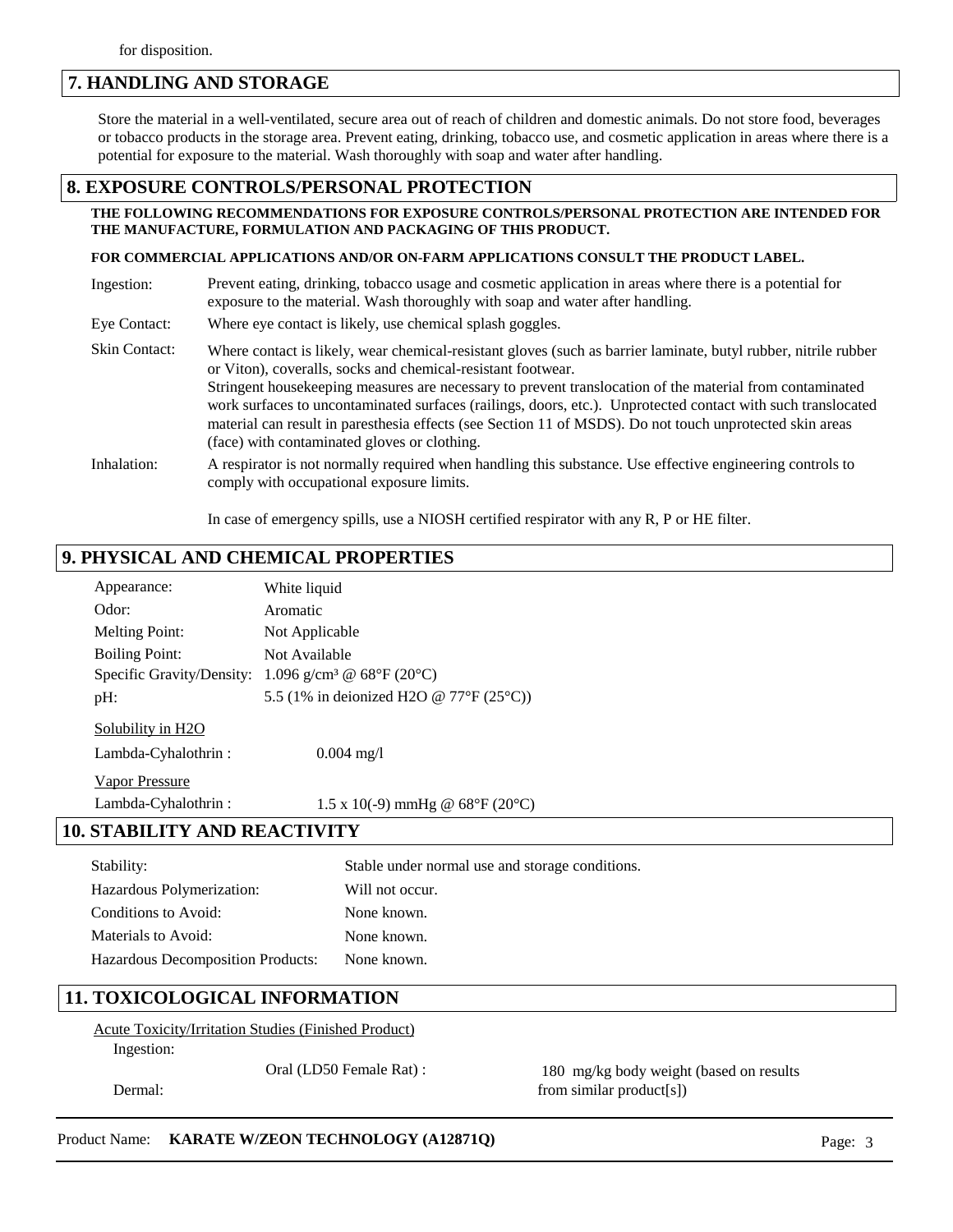Dermal (LD50 Rabbit) :

> 2000 mg/kg body weight (based on results from similar product[s])

Inhalation:

|                     | Inhalation (LC50 Female Rat):                                              | $3.12 \text{ mg/l air} - 4 \text{ hours}$ |
|---------------------|----------------------------------------------------------------------------|-------------------------------------------|
| Eve Contact:        | Mildly Irritating (Rabbit) (based on results from similar product[s])      |                                           |
| Skin Contact:       | Moderately Irritating (Rabbit) (based on results from similar product [s]) |                                           |
| Skin Sensitization: | A skin sensitizer (derived from components)                                |                                           |

## Reproductive/Developmental Effects

Lambda-Cyhalothrin : Not a developmental or reproductive toxicant.

# Chronic/Subchronic Toxicity Studies

Lambda-Cyhalothrin : Reversible paresthesia (abnormal skin sensation). Reversible clinical signs of neurotoxicity in mammals.

## **Carcinogenicity**

Lambda-Cyhalothrin : No treatment-related tumors in rats or mice.

## Other Toxicity Information

In humans, contact with exposed skin may result in temporary itching, tingling, burning or numbness, called paresthesia. The effect may result from splash, aerosol, or hot vapor contact, or transfer to the face from contaminated gloves and hands. The symptoms normally disappear within 24 hours. Face and genital areas are especially susceptible to this effect. Paresthesia involving the face is also known as "subjective facial sensation" or SFS.

## Toxicity of Other Components

Petroleum Solvent

Repeated exposure may cause skin dryness or cracking. If swallowed, may be aspirated and cause lung damage. May be irritating to the eyes, nose, throat and lungs. May cause central nervous system depression.

## Titanium Dioxide

Titanium dioxide is listed as an IARC Group 2B (Possibly Carcinogenic to Humans). Prolonged exposure causes respiratory irritation and may lead to pulmonary fibrosis.

## Target Organs

Active Ingredients Inert Ingredients Lambda-Cyhalothrin : Liver, nervous system Petroleum Solvent: Skin, eye, respiratory tract, CNS Titanium Dioxide: Lung

# **12. ECOLOGICAL INFORMATION**

## Ecotoxicity Effects

Lambda-Cyhalothrin : Fish (Rainbow Trout) 96-hour LC50 0.19 ppb Bird (Mallard Duck) LD50 Oral > 3950 mg/kg Invertebrate (Water Flea) 48-hour EC50 0.04 ppb

Environmental Fate

Lambda-Cyhalothrin :

The information presented here is for the active ingredient, lambda-cyhalothrin. Not persistent in soil or water. Immobile in soil. Sinks in water (after 24 h).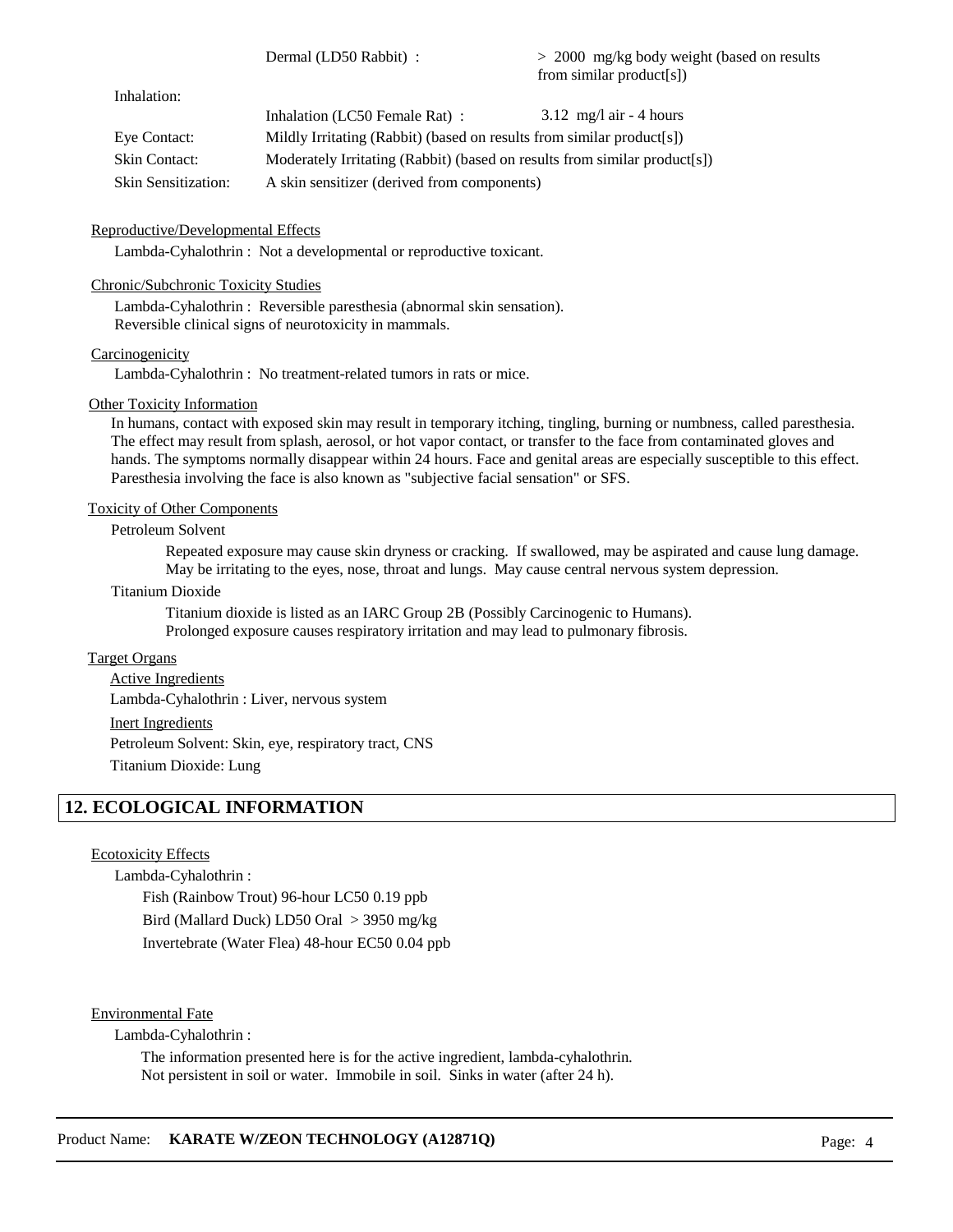# **13. DISPOSAL CONSIDERATIONS**

#### Disposal

Do not reuse product containers. Dispose of product containers, waste containers, and residues according to local, state, and federal health and environmental regulations.

Characteristic Waste: Not Applicable

Listed Waste: Not Applicable

# **14. TRANSPORT INFORMATION**

#### DOT Classification

Ground Transport - NAFTA Proper Shipping Name: Pyrethroid Pesticides, Liquid, Toxic (Lambda-Cyhalothrin) Hazard Class or Division: Division 6.1 Identification Number: UN 3352 Packing Group: PG III

#### **Comments**

Water Transport - International Proper Shipping Name: Pyrethroid Pesticides, Liquid, Toxic (Lambda-Cyhalothrin), Marine Pollutant Hazard Class or Division: Division 6.1 Identification Number: UN 3352 Packing Group: PG III

Air Transport Proper Shipping Name: Pyrethroid Pesticides, Liquid, Toxic (Lambda-Cyhalothrin) Hazard Class or Division: Division 6.1 Identification Number: UN 3352 Packing Group: PG III

# **15. REGULATORY INFORMATION**

## EPCRA SARA Title III Classification

| Section 311/312 Hazard Classes: | Acute Health Hazard   |  |  |
|---------------------------------|-----------------------|--|--|
|                                 | Chronic Health Hazard |  |  |

Section 313 Toxic Chemicals: Not Applicable

#### California Proposition 65

This product does not contain chemical(s) known to the State of California to cause cancer and birth defects or other reproductive harm.

CERCLA/SARA 304 Reportable Quantity (RQ)

None

RCRA Hazardous Waste Classification (40 CFR 261)

Not Applicable

TSCA Status

Exempt from TSCA, subject to FIFRA

# **16. OTHER INFORMATION**